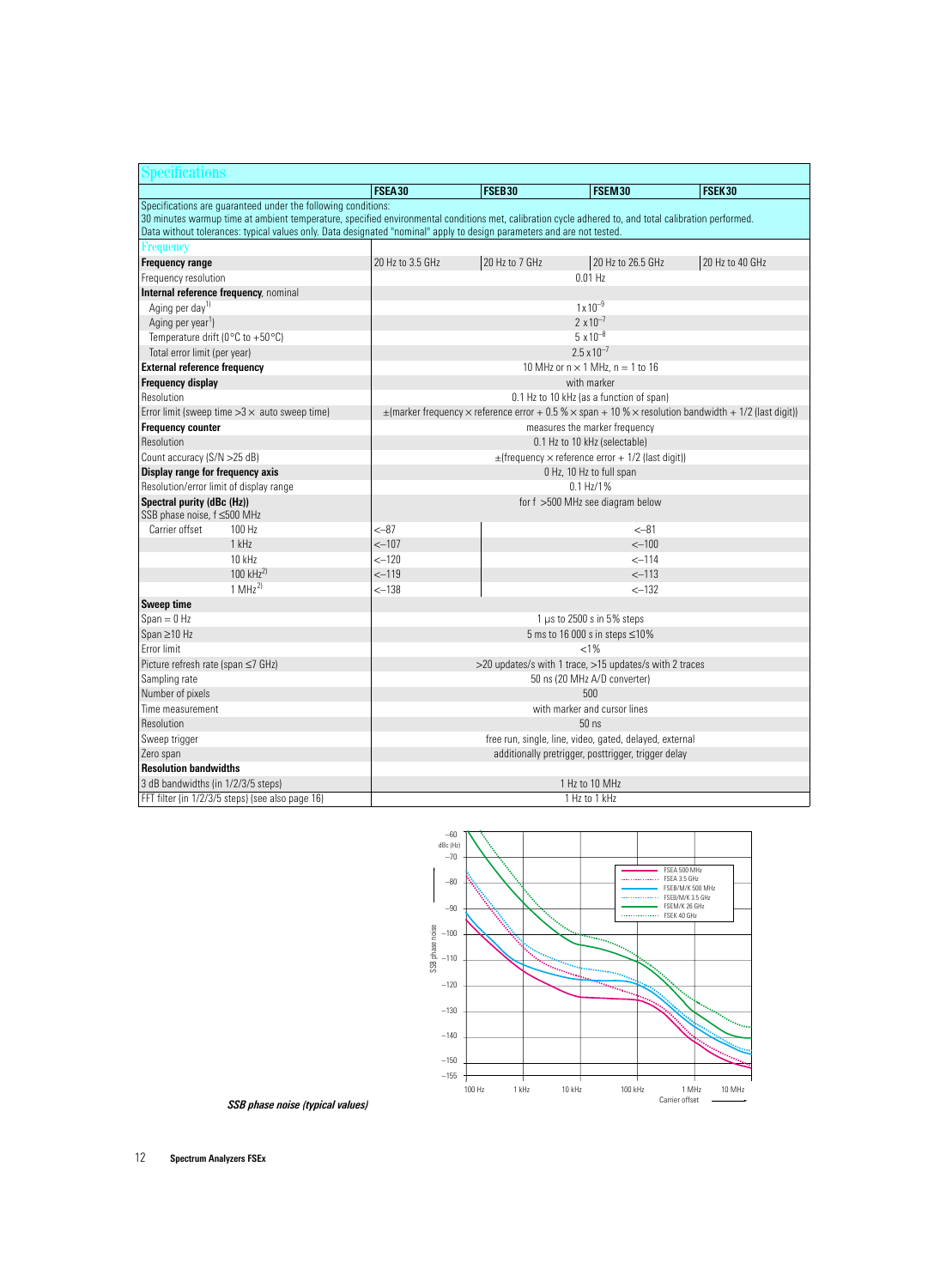| Specifications                            |                                                                   |                         |                                                                                                                    |                                     |                                                                   |
|-------------------------------------------|-------------------------------------------------------------------|-------------------------|--------------------------------------------------------------------------------------------------------------------|-------------------------------------|-------------------------------------------------------------------|
|                                           |                                                                   | FSEA30                  | FSEB30                                                                                                             | FSEM30                              | FSEK30                                                            |
| Bandwidth error                           | $\leq$ 3 MHz                                                      | < 10%                   |                                                                                                                    |                                     |                                                                   |
|                                           | 5 MHz                                                             | <15%                    |                                                                                                                    |                                     |                                                                   |
|                                           | 10 MHz                                                            | $+25\%,-10\%$           |                                                                                                                    |                                     |                                                                   |
| Shape factor 60:3 dB <1 kHz               |                                                                   |                         |                                                                                                                    | $<$ 6                               |                                                                   |
|                                           | 1 kHz to 2 MHz                                                    |                         |                                                                                                                    | <12                                 |                                                                   |
|                                           | $>2$ MHz                                                          |                         |                                                                                                                    | <7                                  |                                                                   |
| Video bandwidths                          |                                                                   |                         |                                                                                                                    | 1 Hz to 10 MHz, 1/2/3/5 steps       |                                                                   |
| Level                                     |                                                                   |                         |                                                                                                                    |                                     |                                                                   |
| <b>Display range</b>                      |                                                                   |                         |                                                                                                                    | noise floor displayed to 30 dBm     |                                                                   |
| <b>Maximum input level</b>                |                                                                   |                         |                                                                                                                    |                                     |                                                                   |
| RF attenuation 0 dB                       |                                                                   |                         |                                                                                                                    |                                     |                                                                   |
| DC voltage                                |                                                                   |                         |                                                                                                                    | 0 <sup>0</sup>                      |                                                                   |
| CW RF power                               |                                                                   |                         |                                                                                                                    | 20 dBm $(=0.1 W)$                   |                                                                   |
| Pulse spectral density                    |                                                                   |                         |                                                                                                                    | 97 dBµV (MHz)                       |                                                                   |
| $RF$ attenuation $\geq 10$ dB             |                                                                   |                         |                                                                                                                    |                                     |                                                                   |
| DC voltage                                |                                                                   |                         |                                                                                                                    | 0 <sup>V</sup>                      |                                                                   |
| CW RF power                               |                                                                   |                         |                                                                                                                    | 30 dBm $(=1 W)$                     |                                                                   |
| Max. pulse voltage                        |                                                                   |                         | 150 V                                                                                                              |                                     | 50 V                                                              |
| Max. pulse energy (10 µs)                 |                                                                   |                         | 1 <sub>m</sub> W <sub>s</sub>                                                                                      |                                     | $0.5$ mWs                                                         |
| 1 dB compression of input mixer           |                                                                   |                         |                                                                                                                    | $+10$ dBm nominal                   |                                                                   |
| (0 dB RF attenuation)                     |                                                                   |                         |                                                                                                                    |                                     |                                                                   |
| Displayed average noise floor             |                                                                   |                         | in dBm (0 dB RF attenuation, RBW 10 Hz, VBW 1 Hz, 20 averages, trace average, span 0 Hz, termination 50 $\Omega$ ) |                                     |                                                                   |
| Frequency                                 | 20 Hz                                                             | $< -80$                 |                                                                                                                    | $<-74$                              |                                                                   |
|                                           | 1 kHz                                                             | $< -110$                |                                                                                                                    | $< -104$                            |                                                                   |
|                                           | 10 kHz                                                            | $< -125$                |                                                                                                                    | $< -119$                            |                                                                   |
|                                           | 100 kHz                                                           | <–135                   |                                                                                                                    | $<-129$                             |                                                                   |
|                                           | 1 MHz                                                             | $<-145$ , $-150$ typ.   |                                                                                                                    | $<-142$ , typ. $-145$               |                                                                   |
|                                           | 10 MHz to 3.5/6 GHz                                               | $<-145$ , $-150$ typ.   | $<-142$ , $-147$ typ.                                                                                              |                                     | $<-138$ , $-140$ typ.                                             |
|                                           | 6 GHz to 7 GHz                                                    |                         | $<-139$                                                                                                            |                                     | $<-135$ , $-138$ typ.                                             |
|                                           | 7 GHz to 18 GHz                                                   |                         | $\overline{\phantom{0}}$                                                                                           | $<-138, -140$ typ.                  | $<-134$ , $-139$ typ.                                             |
|                                           | 18 GHz to 26.5 GHz                                                |                         |                                                                                                                    | $<-135$ , $-138$ typ.               | $<-131$ , $-136$ typ.                                             |
|                                           | 26.5 GHz to 30 GHz                                                |                         | $\overline{\phantom{0}}$                                                                                           |                                     | $<-120$ , $-125$ typ.                                             |
|                                           | 30 GHz to 40 GHz                                                  |                         |                                                                                                                    |                                     | $<-116$ , $-122$ typ.                                             |
| Max. dynamic range, bandwidth 1 Hz        |                                                                   |                         |                                                                                                                    |                                     |                                                                   |
| Displayed noise floor to 1 dB compression |                                                                   | 165 dB                  | 162 dB                                                                                                             |                                     | 160 dB                                                            |
|                                           | Max. harmonics suppression, f >50 MHz                             |                         |                                                                                                                    | $>90$ dB                            |                                                                   |
| Max. intermodulation-free range           |                                                                   |                         |                                                                                                                    |                                     |                                                                   |
| 50 MHz to 3.5 GHz (nominal)               |                                                                   | 115 dB                  | $\overline{\phantom{0}}$                                                                                           |                                     | $\overline{\phantom{0}}$                                          |
| 150 MHz to 7/26.5 GHz (nominal)           |                                                                   |                         | 115 dB                                                                                                             |                                     | 112 dB                                                            |
| Intermodulation                           |                                                                   |                         |                                                                                                                    |                                     |                                                                   |
| TOI, intermodulation-free dynamic range,  |                                                                   | >84 dBc for f >50 MHz   | >90 dBc for f >150 MHz                                                                                             |                                     | $>94$ dBc for f $>100$ MHz                                        |
|                                           | level $2 \times -30$ dBm, $\Delta f > 5 \times$ RBW or $> 10$ kHz | $(TO1 > 12$ dBm.        | $(T01 > 15$ dBm,                                                                                                   |                                     | $>80$ dBc for f $>7$ GHz,                                         |
|                                           |                                                                   | 18 dBm typ.)            | 20 dBm typ.)                                                                                                       |                                     | (TOI >17 dBm, 22 dBm typ.;                                        |
|                                           |                                                                   |                         |                                                                                                                    |                                     | $>10$ dBm for $f > 7$ GHz)                                        |
|                                           | Intermodulation-free range at -40 dBm mixer level                 |                         |                                                                                                                    | 105 dB                              |                                                                   |
| Intercept point k2 (dBm)                  |                                                                   | $>25$ , $>40$ typ. for  |                                                                                                                    | $>$ 25 for f <150 MHz, $>$ 35 typ., |                                                                   |
|                                           |                                                                   | $f$ <50 MHz, >45.       |                                                                                                                    | >40 for f >150 MHz, >45 typ.        |                                                                   |
|                                           |                                                                   | >50 typ. for f >50 MHz  |                                                                                                                    |                                     |                                                                   |
| Immunity to interference                  |                                                                   |                         |                                                                                                                    |                                     |                                                                   |
| Image frequency (dB)                      |                                                                   |                         | $>80$ , $>90$ typ.                                                                                                 |                                     | >80, >90 typ. for f <22 GHz<br>$>75$ , $>80$ typ. for f $>22$ GHz |
| Intermediate frequency (dB)               |                                                                   | $>100$ dB               |                                                                                                                    | $>75$ dB                            |                                                                   |
|                                           | Spurious response (f >1 MHz, without input signal,                |                         |                                                                                                                    |                                     |                                                                   |
| 0 dB attenuation)                         |                                                                   |                         |                                                                                                                    |                                     |                                                                   |
| Span < 30 MHz                             |                                                                   |                         |                                                                                                                    |                                     |                                                                   |
| Span ≥30 MHz                              |                                                                   |                         | $<-110$ dBm<br>$<-100$ dBm                                                                                         |                                     |                                                                   |
|                                           | $f_{in}$ = 25.06 MHz, 25.175 MHz, 5.7172 GHz                      |                         |                                                                                                                    | $<-100$ dBm                         |                                                                   |
| $f_{in} = 60$ MHz                         |                                                                   | $<$ -110 dBm            |                                                                                                                    | $<-100$ dBm                         |                                                                   |
| $f_{in}$ = 14.1894 GHz, 15.6722 GHz       |                                                                   |                         |                                                                                                                    |                                     |                                                                   |
| $Span > 10$ MHz                           |                                                                   |                         |                                                                                                                    | $-90$ dBm                           |                                                                   |
|                                           | Other interfering signals (mixer level <-10 dBm)                  | $<-80$ dB <sup>3)</sup> |                                                                                                                    | $<-75$ dB <sup>3</sup> )            |                                                                   |
|                                           |                                                                   |                         |                                                                                                                    |                                     |                                                                   |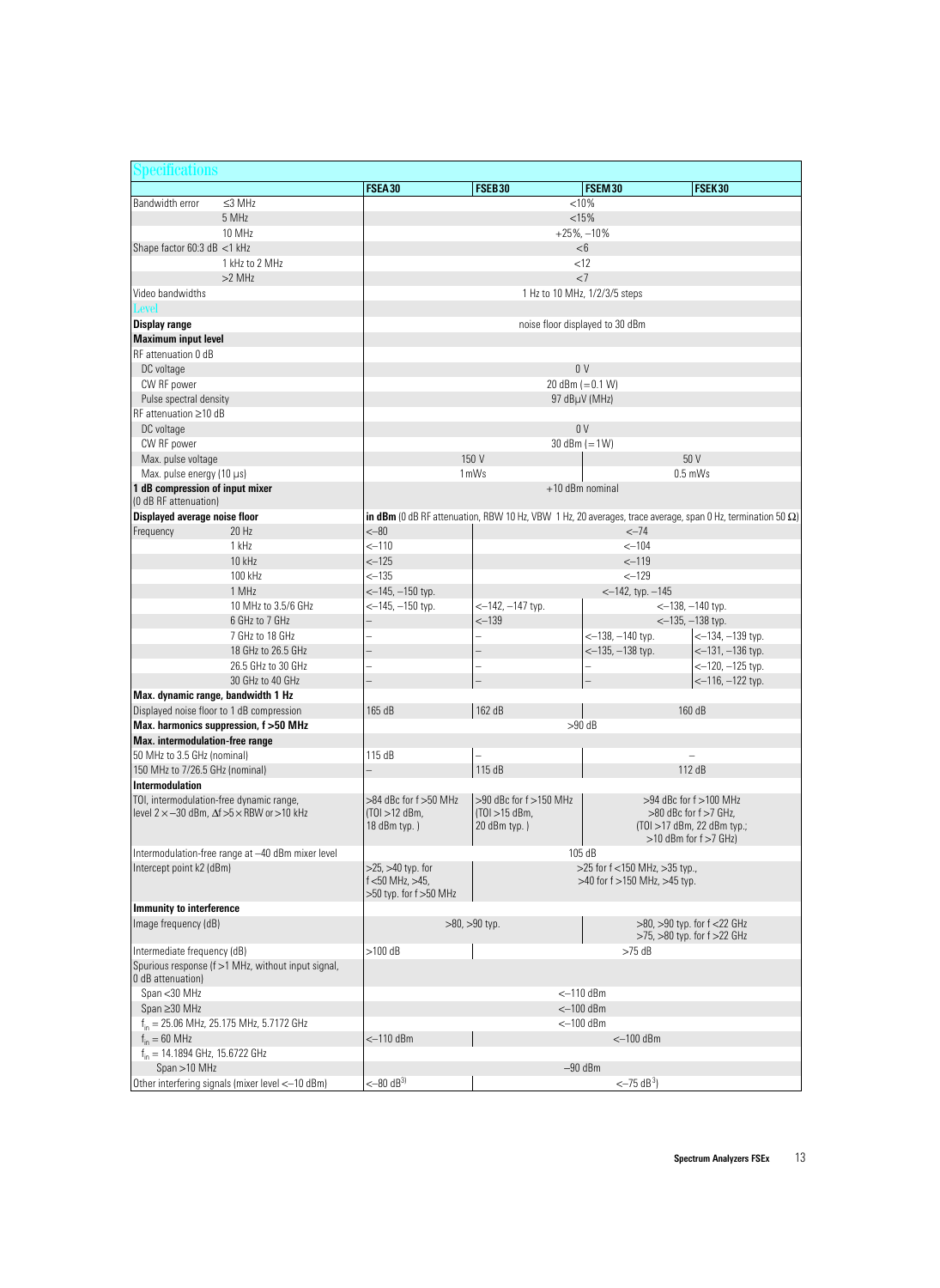| Specifications                                                                                             |                                                                           |                                                                                                |                                                                                                                      |                                                                                                 |  |  |
|------------------------------------------------------------------------------------------------------------|---------------------------------------------------------------------------|------------------------------------------------------------------------------------------------|----------------------------------------------------------------------------------------------------------------------|-------------------------------------------------------------------------------------------------|--|--|
|                                                                                                            | FSEA30                                                                    | FSEB30                                                                                         | FSEM30                                                                                                               | FSEK30                                                                                          |  |  |
| Level display                                                                                              |                                                                           |                                                                                                |                                                                                                                      |                                                                                                 |  |  |
| Measurement display                                                                                        |                                                                           |                                                                                                |                                                                                                                      | $500 \times 400$ pixels (with one diagram displayed); max. 2 diagrams with independent settings |  |  |
| Logarithmic level range                                                                                    | 10 dB to 200 dB, in steps of 10 dB                                        |                                                                                                |                                                                                                                      |                                                                                                 |  |  |
| Linear level range                                                                                         | 10% of reference level per division (10 divisions) or logarithmic scaling |                                                                                                |                                                                                                                      |                                                                                                 |  |  |
| Traces                                                                                                     |                                                                           | max. 4 per diagram (max. 2 if 2 diagrams are displayed)<br>quasi-analog display of all results |                                                                                                                      |                                                                                                 |  |  |
| Trace detector                                                                                             | max peak, min peak, auto peak (normal), sample, rms, average              |                                                                                                |                                                                                                                      |                                                                                                 |  |  |
| <b>Trace functions</b>                                                                                     |                                                                           | clear/write, max hold, min hold, average                                                       |                                                                                                                      |                                                                                                 |  |  |
| Setting range of reference level                                                                           |                                                                           |                                                                                                |                                                                                                                      |                                                                                                 |  |  |
| Logarithmic level display                                                                                  | $-130$ dBm to 30 dBm, in steps of 0.1 dB                                  |                                                                                                |                                                                                                                      |                                                                                                 |  |  |
| Linear level range                                                                                         |                                                                           |                                                                                                | 7.0 nV to 7.07 V in steps of 1%                                                                                      |                                                                                                 |  |  |
| Units of level axis                                                                                        |                                                                           |                                                                                                | dBm, dBµV, dBmV, dBµA, dBpW (logarithmic and linear level display);                                                  |                                                                                                 |  |  |
|                                                                                                            |                                                                           |                                                                                                | mV, µV, mA, µA, pW, nW (linear level display)                                                                        |                                                                                                 |  |  |
| Level measurement uncertainty (-40 dBm, RF attenua-<br>tion 20 dB, reference level -15 dB, RBW 5 kHz)      |                                                                           |                                                                                                |                                                                                                                      | The values are guaranteed for bandwidths from 10 Hz to 30 kHz and 100 kHz to 10 MHz.            |  |  |
| Absolute error limit at 120 MHz                                                                            |                                                                           |                                                                                                | $< 0.3$ dB                                                                                                           |                                                                                                 |  |  |
| Frequency response (10 dB RF attenuation)                                                                  |                                                                           |                                                                                                |                                                                                                                      |                                                                                                 |  |  |
| $<$ 1 $GHz$                                                                                                |                                                                           |                                                                                                | $<$ 0.5 dB                                                                                                           |                                                                                                 |  |  |
| 1 GHz to 3.5/7 GHz                                                                                         |                                                                           |                                                                                                | $<$ 1 dB                                                                                                             |                                                                                                 |  |  |
| 7 GHz to 18 GHz                                                                                            |                                                                           |                                                                                                |                                                                                                                      | $<$ 2 dB <sup>4)</sup>                                                                          |  |  |
| 18 GHz to 26.5 GHz                                                                                         |                                                                           |                                                                                                |                                                                                                                      | $<$ 2.5 dB <sup>4</sup> )                                                                       |  |  |
| 26.5 GHz to 40 GHz                                                                                         |                                                                           |                                                                                                |                                                                                                                      | $<$ 3 dB <sup>4</sup> )                                                                         |  |  |
| Attenuator error limit                                                                                     |                                                                           |                                                                                                | $< 0.3$ dB                                                                                                           |                                                                                                 |  |  |
| IF gain error                                                                                              |                                                                           |                                                                                                | $<$ 0.2 dB (0.1 dB typ.)                                                                                             |                                                                                                 |  |  |
| Display nonlinearity                                                                                       |                                                                           |                                                                                                |                                                                                                                      |                                                                                                 |  |  |
| Logarithmic level display                                                                                  |                                                                           |                                                                                                |                                                                                                                      |                                                                                                 |  |  |
| (RBW ≥1 kHz, analog)                                                                                       |                                                                           |                                                                                                |                                                                                                                      |                                                                                                 |  |  |
| $0$ dB to $-50$ dB                                                                                         |                                                                           |                                                                                                | $< 0.3$ dB                                                                                                           |                                                                                                 |  |  |
| $-50$ dB to $-70$ dB                                                                                       |                                                                           |                                                                                                | $<$ 0.5 dB                                                                                                           |                                                                                                 |  |  |
| $-70$ dB to $-80$ dB                                                                                       |                                                                           |                                                                                                |                                                                                                                      |                                                                                                 |  |  |
| $-70$ dB to $-95$ dB                                                                                       |                                                                           |                                                                                                | $<$ 1 dB                                                                                                             |                                                                                                 |  |  |
| Linear level display                                                                                       |                                                                           |                                                                                                | 5% of reference level                                                                                                |                                                                                                 |  |  |
| Bandwidth switching error                                                                                  |                                                                           |                                                                                                |                                                                                                                      |                                                                                                 |  |  |
| 1 Hz to 30 kHz/100 to 500 kHz                                                                              |                                                                           |                                                                                                | $<$ 0.2 dB                                                                                                           |                                                                                                 |  |  |
| 1 MHz to 10 MHz                                                                                            |                                                                           |                                                                                                | $<$ 0.3 dB                                                                                                           |                                                                                                 |  |  |
| Total measurement uncertainty (0 dB to 50 dB below<br>reference level, span/RBW <100, rss 95% reliability) |                                                                           |                                                                                                |                                                                                                                      |                                                                                                 |  |  |
| $<$ 1 $GHz$                                                                                                |                                                                           |                                                                                                | $<$ 1 dB                                                                                                             |                                                                                                 |  |  |
| 1 GHz to 3.5/7 GHz                                                                                         |                                                                           |                                                                                                | $<$ 1.5 dB                                                                                                           |                                                                                                 |  |  |
| 7 GHz to 18 GHz                                                                                            |                                                                           |                                                                                                |                                                                                                                      | $<$ 2.5 dB <sup>4</sup> )                                                                       |  |  |
| 18 GHz to 26.5 GHz                                                                                         |                                                                           |                                                                                                |                                                                                                                      | $<$ 3 dB <sup>4</sup> )                                                                         |  |  |
| 26.5 GHz to 40 GHz                                                                                         |                                                                           |                                                                                                |                                                                                                                      | $<$ 3.5 dB <sup>4</sup> )                                                                       |  |  |
| Pulse amplitude error (single pulses)                                                                      |                                                                           |                                                                                                |                                                                                                                      |                                                                                                 |  |  |
| Bandwidth <1 MHz/≥1 MHz                                                                                    |                                                                           |                                                                                                | <0.5 dB, nominal/<2 dB, nominal                                                                                      |                                                                                                 |  |  |
| <b>Trigger functions</b>                                                                                   |                                                                           |                                                                                                |                                                                                                                      |                                                                                                 |  |  |
| <b>Trigger</b>                                                                                             |                                                                           |                                                                                                | free run, line, video, RF, external                                                                                  |                                                                                                 |  |  |
| <b>Delayed sweep</b>                                                                                       |                                                                           |                                                                                                |                                                                                                                      |                                                                                                 |  |  |
| Trigger source                                                                                             |                                                                           |                                                                                                | free run, line, video, RF, external                                                                                  |                                                                                                 |  |  |
| Delay time                                                                                                 |                                                                           |                                                                                                | 100 ns to 10 s, resolution 1 µs min. or 1% of delay time                                                             |                                                                                                 |  |  |
| Error of delay time                                                                                        | $\pm$ (1 µs + (0.1% x delay time))                                        |                                                                                                |                                                                                                                      |                                                                                                 |  |  |
| Delayed sweep time                                                                                         | $2 \mu s$ to 1000 s                                                       |                                                                                                |                                                                                                                      |                                                                                                 |  |  |
| <b>Gated sweep</b>                                                                                         |                                                                           |                                                                                                |                                                                                                                      |                                                                                                 |  |  |
| Trigger source                                                                                             |                                                                           |                                                                                                | external, RF level                                                                                                   |                                                                                                 |  |  |
| Gate delay                                                                                                 |                                                                           |                                                                                                | $1 \mu s$ to $100 s$                                                                                                 |                                                                                                 |  |  |
| Gate length                                                                                                | 1 µs to 100 s, resolution min. 1 µs or 1% of gate length                  |                                                                                                |                                                                                                                      |                                                                                                 |  |  |
| Error of gate length                                                                                       |                                                                           |                                                                                                | $\pm$ (1 µs + (0.05% $\times$ gate length))                                                                          |                                                                                                 |  |  |
| Gap sweep (span $= 0$ Hz)                                                                                  |                                                                           |                                                                                                |                                                                                                                      |                                                                                                 |  |  |
| Trigger source                                                                                             |                                                                           |                                                                                                | free run, line, video, RF, external                                                                                  |                                                                                                 |  |  |
| Pretrigger                                                                                                 |                                                                           |                                                                                                | 1 µs to 100 s, 50 ns resolution, dependent on sweep time<br>1 µs to 100 s, 50 ns resolution, dependent on sweep time |                                                                                                 |  |  |
| Trigger to gap time                                                                                        |                                                                           |                                                                                                |                                                                                                                      |                                                                                                 |  |  |
| Gap length                                                                                                 |                                                                           |                                                                                                | 1 µs to 100 s, 50 ns resolution                                                                                      |                                                                                                 |  |  |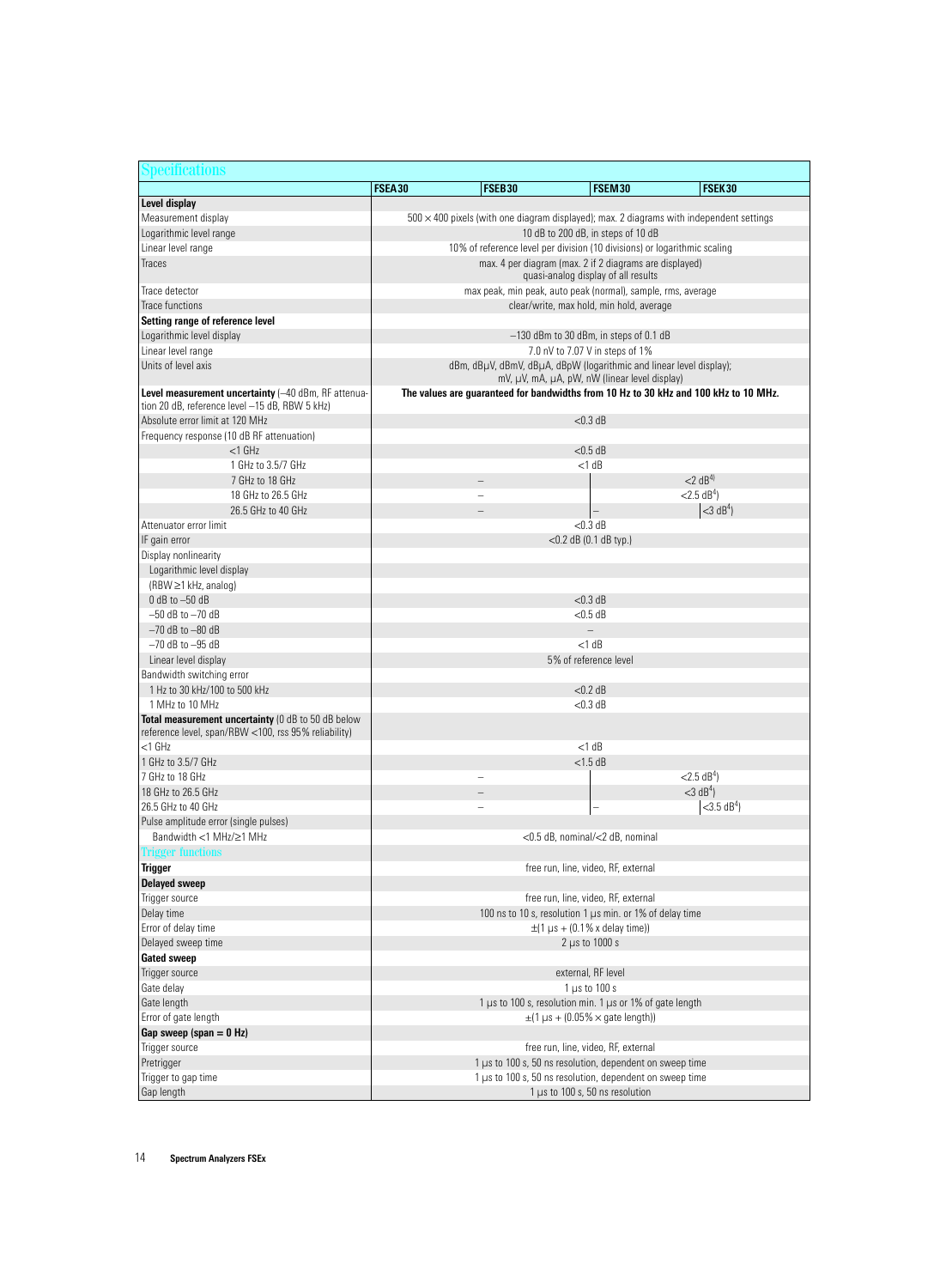| Specifications                                           |                                                                         |                                                                                          |                                                                               |                                                                                            |  |
|----------------------------------------------------------|-------------------------------------------------------------------------|------------------------------------------------------------------------------------------|-------------------------------------------------------------------------------|--------------------------------------------------------------------------------------------|--|
|                                                          | FSEA30                                                                  | <b>FSEB30</b>                                                                            | FSEM30                                                                        | FSEK30                                                                                     |  |
| <b>Audio demodulation</b>                                |                                                                         |                                                                                          |                                                                               |                                                                                            |  |
| <b>AF demodulation types</b>                             | AM and FM                                                               |                                                                                          |                                                                               |                                                                                            |  |
| Audio output                                             | loudspeaker and headphones output                                       |                                                                                          |                                                                               |                                                                                            |  |
| Marker stop time                                         |                                                                         | 100 ms to 60 s                                                                           |                                                                               |                                                                                            |  |
| Inputs and outputs (front panel)                         |                                                                         |                                                                                          |                                                                               |                                                                                            |  |
| <b>RF</b> input                                          | N female, 50 $\Omega$                                                   |                                                                                          | adapter system, 50 $\Omega$ , N<br>male and female, 3.5 mm<br>male and female | adapter system, 50 $\Omega$ ,<br>N male and female, K<br>male and female, 2.4 mm<br>female |  |
| VSWR (RF attenuation ≥10 dB)                             |                                                                         |                                                                                          |                                                                               |                                                                                            |  |
| $f < 3.5$ GHz                                            |                                                                         | < 1.5                                                                                    |                                                                               |                                                                                            |  |
| $f < 7$ GHz                                              |                                                                         |                                                                                          | 22.0                                                                          |                                                                                            |  |
| $f$ <26.5 GHz                                            |                                                                         |                                                                                          | $<$ 3                                                                         | 2.5                                                                                        |  |
| $f < 37$ GHz                                             |                                                                         |                                                                                          | $\overline{\phantom{0}}$                                                      | 2.5                                                                                        |  |
| $f < 40$ GHz                                             |                                                                         |                                                                                          |                                                                               | 2.5 typ.                                                                                   |  |
| Attenuator<br>Probe power                                |                                                                         | 0 dB to 70 dB, selectable in 10 dB steps<br>+15 V DC, -12.6 V DC and ground, max. 150 mA |                                                                               |                                                                                            |  |
| Power supply and coding connector for antennas etc       |                                                                         | 12-contact Tuchel                                                                        |                                                                               |                                                                                            |  |
| (antenna code)                                           |                                                                         |                                                                                          |                                                                               |                                                                                            |  |
| Supply voltages                                          |                                                                         | ±10 V, max. 100 mA, ground                                                               |                                                                               |                                                                                            |  |
| <b>AF</b> output                                         |                                                                         | $Z_{\text{out}} = 10 \Omega$ , jack plug                                                 |                                                                               |                                                                                            |  |
| Open-circuit voltage                                     |                                                                         | adjustable up to 1.5 V                                                                   |                                                                               |                                                                                            |  |
| Inputs and outputs (rear panel)                          |                                                                         |                                                                                          |                                                                               |                                                                                            |  |
| <b>IF 21.4 MHz</b>                                       |                                                                         | $Z_{\text{out}} = 50 \Omega$ , BNC female, bandwidth >1 kHz or resolution bandwidth      |                                                                               |                                                                                            |  |
| Level                                                    |                                                                         | 0 dBm at reference level, mixer level > -60 dBm                                          |                                                                               |                                                                                            |  |
| Video output                                             |                                                                         | $Z_{\text{out}} = 50 \Omega$ , BNC female                                                |                                                                               |                                                                                            |  |
| Voltage (resolution bandwidth ≥1 kHz)                    |                                                                         | 0 V to 1 V, full scale (open-circuit voltage); logarithmic scaling                       |                                                                               |                                                                                            |  |
| <b>Reference frequency</b>                               |                                                                         |                                                                                          |                                                                               |                                                                                            |  |
| Output, usable as input                                  |                                                                         | <b>BNC</b> female                                                                        |                                                                               |                                                                                            |  |
| Output frequency                                         | 10 MHz                                                                  |                                                                                          |                                                                               |                                                                                            |  |
| Level                                                    | 10 dBm nominal                                                          |                                                                                          |                                                                               |                                                                                            |  |
| Input                                                    | 1 MHz to 16 MHz, integer MHz                                            |                                                                                          |                                                                               |                                                                                            |  |
| Required level                                           |                                                                         | $>0$ dBm into 50 $\Omega$                                                                |                                                                               |                                                                                            |  |
| Sweep output                                             |                                                                         | BNC female, 0 V to 10 V in sweep range                                                   |                                                                               |                                                                                            |  |
| Power supply connector for noise source                  |                                                                         | BNC female, 0 V and 28 V, selectable<br>BNC female, $>10$ k $\Omega$                     |                                                                               |                                                                                            |  |
| External trigger/gate input<br>Voltage                   |                                                                         | $-5$ V to $+5$ V, adjustable                                                             |                                                                               |                                                                                            |  |
| <b>IEC/IEEE-bus control</b>                              |                                                                         | interface to IEC625-2 (IEEE 488.2), command set: SCPI 1994.0                             |                                                                               |                                                                                            |  |
| Connector                                                |                                                                         | 24-contact Amphenol female                                                               |                                                                               |                                                                                            |  |
| Interface functions                                      |                                                                         | SH1, AH1, T6, L4, SR1, RL1, PP1, DC1, DT1, C11                                           |                                                                               |                                                                                            |  |
| Serial interface                                         |                                                                         | RS-232-C (COM 1 and COM 2), 9-contact female connectors                                  |                                                                               |                                                                                            |  |
| <b>Mouse interface</b>                                   |                                                                         | PS/2 mouse compatible                                                                    |                                                                               |                                                                                            |  |
| Plotter <sup>5)</sup>                                    |                                                                         | via IEC/IEEE bus or RS-232-C; plotter language: HP-GL                                    |                                                                               |                                                                                            |  |
| <b>Printer interface</b>                                 |                                                                         | parallel (Centronics compatible) or serial (RS-232-C)                                    |                                                                               |                                                                                            |  |
| <b>Keyboard connector</b>                                |                                                                         | 5-contact DIN female for MF-2 keyboard                                                   |                                                                               |                                                                                            |  |
| User interface                                           |                                                                         | 25-contact Cannon female                                                                 |                                                                               |                                                                                            |  |
| <b>Connector for external monitor (VGA)</b>              |                                                                         | 15-contact female                                                                        |                                                                               |                                                                                            |  |
| General data                                             |                                                                         |                                                                                          |                                                                               |                                                                                            |  |
| <b>Display</b>                                           |                                                                         | 24 cm LC TFT colour display (9.5")                                                       |                                                                               |                                                                                            |  |
| Resolution                                               |                                                                         | $640 \times 480$ pixels (VGA resolution)                                                 |                                                                               |                                                                                            |  |
| Pixel failure rate                                       | $<$ 2 x 10 <sup>-5</sup><br>1.44 Mbyte 3 1/2" diskette drive, hard disk |                                                                                          |                                                                               |                                                                                            |  |
| <b>Mass memory</b><br><b>Operating temperature range</b> |                                                                         |                                                                                          |                                                                               |                                                                                            |  |
| Nominal temperature range                                |                                                                         | +5 $\degree$ C to +40 $\degree$ C                                                        |                                                                               |                                                                                            |  |
| Limit temperature range                                  |                                                                         | $0^{\circ}$ C to +50 $^{\circ}$ C                                                        |                                                                               |                                                                                            |  |
| Storage temperature range                                |                                                                         | $-40\degree$ C to $+70\degree$ C                                                         |                                                                               |                                                                                            |  |
| <b>Humidity</b>                                          |                                                                         | +40 $\degree$ C at 95 % relative humidity (IEC 68-2-3)                                   |                                                                               |                                                                                            |  |
| <b>Mechanical resistance</b>                             |                                                                         |                                                                                          |                                                                               |                                                                                            |  |
| Vibration, sinusoidal                                    |                                                                         | 5 Hz to 150 Hz, max. 2 g at 55 Hz; 55 Hz to 150 Hz, 0.5 g const.                         |                                                                               |                                                                                            |  |
|                                                          |                                                                         | to IEC68-2-6, IEC68-2-3, IEC1010-1, MIL-T-28800D, class 5                                |                                                                               |                                                                                            |  |
| Vibration, random                                        | 10 Hz to 300 Hz, acceleration 1.2 g (rms)                               |                                                                                          |                                                                               |                                                                                            |  |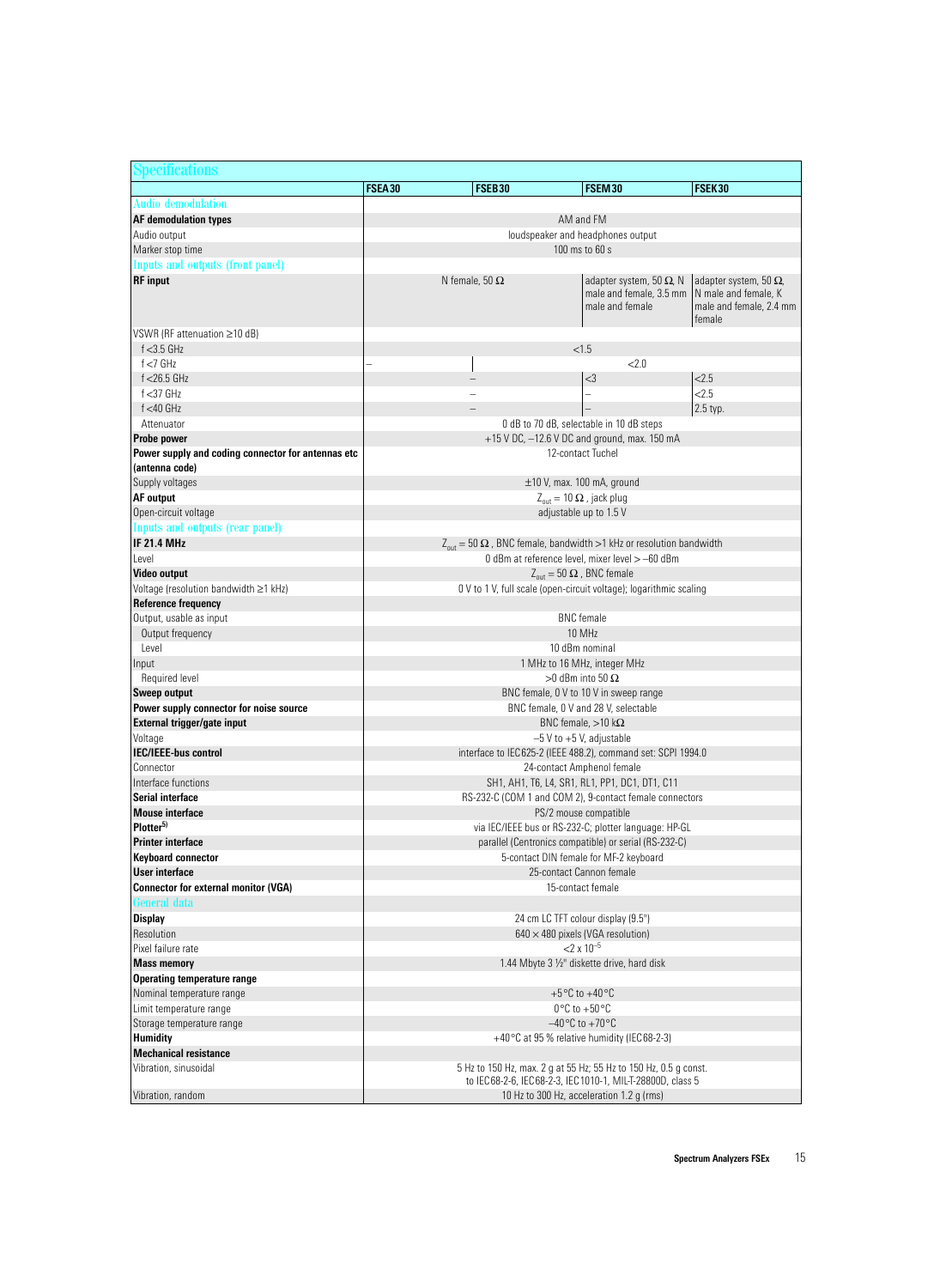| <b>Specifications</b>                   |                                                              |                                                                                                   |        |               |  |
|-----------------------------------------|--------------------------------------------------------------|---------------------------------------------------------------------------------------------------|--------|---------------|--|
|                                         | <b>FSEA30</b>                                                | FSEB30                                                                                            | FSEM30 | <b>FSEK30</b> |  |
| Shock                                   |                                                              | 40 g shock spectrum, to MIL-STD-810 D and MIL-T-28800 D, classes 3 and 5                          |        |               |  |
| <b>Recommended calibration interval</b> | 1 year (2 years for operation with external reference)       |                                                                                                   |        |               |  |
| <b>RFI</b> suppression                  |                                                              | to EMC directive of EU (89/336/EEC) and German EMC legislation                                    |        |               |  |
| Power supply                            |                                                              |                                                                                                   |        |               |  |
| AC supply                               |                                                              | 200 V to 240 V: 50 Hz to 60 Hz, 100 V to 120 V: 50 Hz to 400 Hz, class of protection I to VDE 411 |        |               |  |
| Power consumption                       | 230 VA<br>195 VA<br>230 VA<br>180 VA                         |                                                                                                   |        |               |  |
| Safety                                  | to EN61010-1, UL3111-1, CSA C22.2 No. 1010-1, IEC 1010-1     |                                                                                                   |        |               |  |
| Test mark                               | VDE, GS, UL, cUL                                             |                                                                                                   |        |               |  |
| Dimensions in mm (W x H x D)            | 435 x 236 x 570<br>435 x 236 x 570<br>435 x 236 x 460 (5 HU) |                                                                                                   |        |               |  |
| <b>Weight in kg</b>                     | 22.7                                                         | 23.2                                                                                              | 25.2   | 25.8          |  |

<sup>1)</sup> After 30 days of operation.<br><sup>2)</sup> Valid for span  $>$  100 kHz

<sup>2)</sup> Valid for span >100 kHz.<br><sup>3)</sup> For models with ontion F

<sup>3)</sup> For models with option FSE-B23:  $\leq$ -50 dBm.<br><sup>4)</sup> For froguencies  $\geq$ 7 GHz: error after calling po

<sup>4)</sup> For frequencies >7 GHz: error after calling peaking function. For sweep times <10 ms/GHz: additional error 1.5 dB.<br><sup>5)</sup> The plet function is not available if option ESE R15 is installed

The plot function is not available if option FSE-B15 is installed.

# Specifications

### FFT filter

High frequency resolution due to very small shape factor of 2.5 Extremely short measurement time, up to 150 times faster than with conventional filters

### **Resolution bandwidths (RBW)**

3 dB bandwidth in 1/2/3/5 steps 1 Hz to 1 kHz<br>Bandwidth error 2%, nominal Bandwidth error 2%, nominal<br>Shape factor 60:3 dB 2.5, nominal Shape factor 60:3 dB

# **Display range for frequency axis**

Min. span  $25 \times RBW$ <br>Max. span  $100000 \times 1$ 

100000 x RBW, max. 2 MHz



 $<$ 1 dB

#### **Level measurement error**

| Additional total level error. |  |
|-------------------------------|--|
| referred to RBW 5 kHz         |  |

| Max. display range       | 100dB |
|--------------------------|-------|
| Immunity to interference |       |

| Spurious response | $≤100$ dBm |
|-------------------|------------|
|                   |            |

#### 1 dB Attenuator FSE-B13

| Frequency range                   | max.             |
|-----------------------------------|------------------|
| Setting range of RF attenuation   | 0 <sub>d</sub> B |
| Step width                        | 1 dB             |
| Additional attenuator uncertainty | < 0.1            |

max. 7 GHz (stop frequency ≤7 GHz)  $0$  dB to 70 dB<br>1 dB  $<$  0.1 dB

## External Mixing FSE-B21

| LO output/IF input (front panel)           | SMA female, 50 $\Omega$ |
|--------------------------------------------|-------------------------|
| LO signal                                  | 7.5 GHz to 15.2 GHz     |
| Amplitude                                  | $+15.5$ dBm $\pm 3$ dB  |
| IF signal                                  | 741.4 MHz               |
| Full-scale level                           | $-20$ dBm               |
| IF input (front panel)                     | SMA female. 50 $\Omega$ |
| IF signal                                  | 741.4 MHz               |
| Full-scale level                           | $-20$ dBm               |
| Level measurement error at IF inputs       |                         |
| (IF level -30 dBm,                         |                         |
| reference level -20 dBm, RBW 30 kHz) <1 dB |                         |
|                                            |                         |

## Increased Level Accuracy FSE-B22

| Total level error             | $\leq$ 0.5 dB with 10 dB RF attenuation<br>$\leq$ 0.6 dB with 20/30/40 dB RF attenua-<br>tion |
|-------------------------------|-----------------------------------------------------------------------------------------------|
| Specifications are valid for: |                                                                                               |
| Temperature range             | $-/-20\,^{\circ}$ C to $+30\,^{\circ}$ C                                                      |
|                               |                                                                                               |
| Frequency range               | 10 MHz to 2 GHz                                                                               |
| <b>Resolution bandwidths</b>  | 5 kHz to 30 kHz/300 kHz/1 MHz                                                                 |
| Signal level                  | 10 dB to 50 dB below reference level                                                          |
| Stop frequency                | $\leq$ 2 GHz                                                                                  |
| Sweep time                    | $\geq$ 3 x auto sweep time                                                                    |

# Broadband Output 741.4 MHz FSE-B23

FSE-B23 reduces the suppression of other interference signals to –50 dBm and must not be combined with FSE-K10/-K11.

|                                         | <b>FSEA</b> | <b>FSEB</b> | <b>FSEM</b>                         | <b>FSEK</b>              |
|-----------------------------------------|-------------|-------------|-------------------------------------|--------------------------|
| Gain from RF input to<br>IF output (dB) | ჩ           | 6           |                                     |                          |
| 3 dB BW (MHz)                           | 60          | 150         | $150^{1}$<br>40 to 80 <sup>2)</sup> | $150^{1}$<br>40 to 1203) |

 $1)$  f <7 GHz.

 $^{2)}$  7 GHz to 26.5 GHz.

 $3)$  7 GHz to 40 GHz.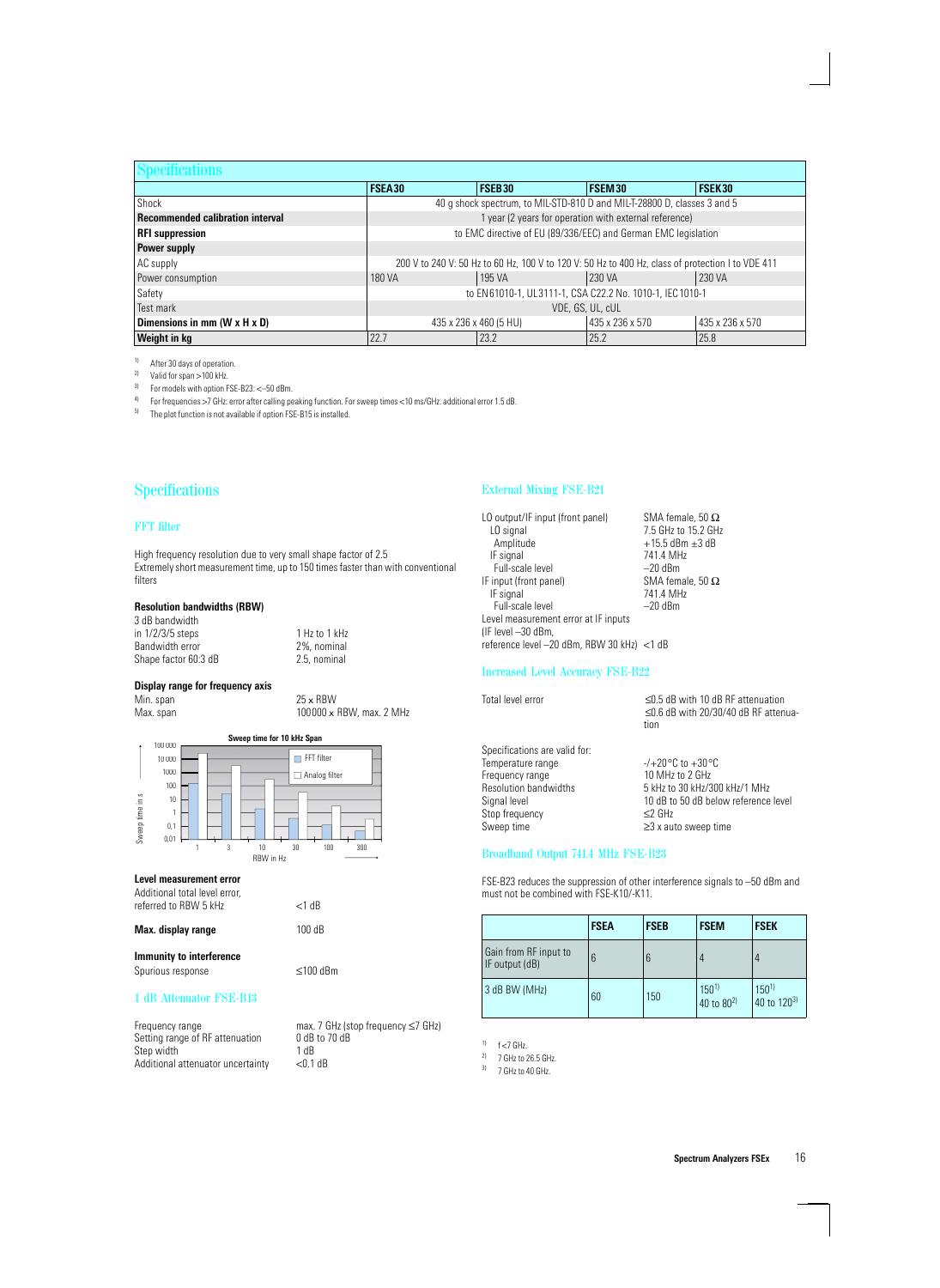| Connector | <b>BNC</b>  |
|-----------|-------------|
| Impedance | 50 $\Omega$ |

For maximum bandwidth set instrument to 10 MHz RBW. The output level is a function of the mixer level, which equals the input signal level minus the set RF attenuation.

The typical loss between mixer level and IF output is 2 dB for FSEM/K, and 0 dB for FSEA/B.

## 44 GHz Frequency Extension for FSEK FSE-B24

## **Frequency range** 20 Hz to 44 GHz **Level** Displayed average noise level (DANL) (0 dB RF attenuation, RBW = 10 Hz,  $VBW = 1$  Hz, 20 averages, trace average, span 0 Hz, 50  $\Omega$  termination)<br>40 GHz to 42 GHz 40 GHz to 42 GHz<br>
42 GHz to 43 GHz<br>
42 GHz to 43 GHz<br>
42 GHz to 43 GHz<br>
42 GHz<br>
42 GHz<br>
42 GHz<br>
43 GHz<br>
43 GHz<br>
43 GHz<br>
43 GHz<br>
43 GHz<br>
43 GHz<br>
43 GHz<br>
44 GHz<br>
44 GHz<br>
44 GHz<br>
44 GHz<br>
44 GHz<br>
44 GHz<br>
44 GHz<br>
44 GHz<br>
44 GHz 42 GHz to 43 GHz<br>43 GHz to 44 GHz<br>43 GHz to 44 GHz<br> $<-105$ ,  $-110$  dBm typ.  $-105, -110$  dBm typ.

# **Intermodulation**

3rd-order intercept point (TOI)  $\triangle$  f > 5 x resolution bandwidth or >10 kHz<br>>40 GHz<br>+15 dBm tvn +15 dBm typ.<br>>25 dBm for f <150 MHz 2nd harmonic intercept point (SHI)  $>40$  dBm for f $>150$  MHz

#### **Level measurement error**

Frequency response (10 dB RF attenuation)<br>40 GHz to 44 GHz (3 <4.0 dB<sup>1)2)</sup> 40 GHz to 44 GHz Total measurement error (0 dB to 50 dB below reference level) 40 GHz to 44 GHz <4.5 dB1)2) **Inputs and outputs (front panel)** adapter system, 50  $\Omega$ , N male und female, K male und female, 2.4 mm female VSWR (RF attenuation >0 dB)  $<$ 3.0:1 typ.

1) Error after running the preselector peaking function. For sweep <10 ms/GHz: additional error 1.5 dB.

2) Temperature range 20°C to 35°C.

| <b>Ordering information</b> |  |  |
|-----------------------------|--|--|
|                             |  |  |

| <b>Order designation</b>                                                                                                                                                                                                                                 | <b>Type</b>            | Order No.    |  |
|----------------------------------------------------------------------------------------------------------------------------------------------------------------------------------------------------------------------------------------------------------|------------------------|--------------|--|
| Spectrum Analyzer 20 Hz to 3.5 GHz                                                                                                                                                                                                                       | FSEA30                 | 1065.6000.35 |  |
| Spectrum Analyzer 20 Hz to 7 GHz                                                                                                                                                                                                                         | FSEB30                 | 1066.3010.35 |  |
| Spectrum Analyzer 20 Hz to 26.5 GHz                                                                                                                                                                                                                      | FSEM30                 | 1079.8500.35 |  |
| Spectrum Analyzer 20 Hz to 40 GHz                                                                                                                                                                                                                        | FSEK30                 | 1088.3494.35 |  |
| <b>Accessories supplied</b><br>Power cable, operating manual, spare fuses;<br>FSEM: test-port adapter 3.5 mm female (1021.0512.00) and N female<br>(1021.0535.00)<br><b>FSEK</b> : test-port adapter K female (1036.4790.00) and N female (1036.4777.00) |                        |              |  |
| <b>Options</b> (see also fold-in page)                                                                                                                                                                                                                   |                        |              |  |
| 7 GHz Frequency Extension for FSEA                                                                                                                                                                                                                       | FSF-R <sub>2</sub>     | 1073.5044.02 |  |
| Vector Signal Analyzer                                                                                                                                                                                                                                   | $FSE-B71$              | 1066.4317.03 |  |
| Tracking Generator 3.5 GHz                                                                                                                                                                                                                               | $FSE-B81$              | 1066.4469.02 |  |
| 3.5 GHz with I/O modulator                                                                                                                                                                                                                               | $FSE-B91$              | 1066 4617 02 |  |
| 7 GHz                                                                                                                                                                                                                                                    | FSE-B10 <sup>1</sup> ) | 1066.4769.02 |  |
| 7 GHz with I/Q modulator                                                                                                                                                                                                                                 | $FSE-B111$             | 1066.4917.02 |  |
| Switchable Attenuator for Tracking Generator                                                                                                                                                                                                             | $FSE-B12^{2}$          | 1066.5065.02 |  |
| 1 dB Attenuator                                                                                                                                                                                                                                          | $FSE-B13^{2 3 }$       | 1119.6499.02 |  |
| Controller for FSE (mouse and keyboard<br>included)                                                                                                                                                                                                      | $FSE-B154$             | 1073.5696.06 |  |
| Ethernet Interface 15-contact AUI connector                                                                                                                                                                                                              | $FSF-R16^{5}$          | 1073.5973.02 |  |
| Thin-wire BNC connector                                                                                                                                                                                                                                  | FSE-B16 <sup>5</sup> ) | 1073.5973.03 |  |
| RJ-45 connector (twisted pair)                                                                                                                                                                                                                           | FSE-B16 <sup>5</sup> ) | 1073.5973.04 |  |
| 2nd IEC/IEEE-Bus Interface for FSE                                                                                                                                                                                                                       | $FSE-B175$             | 1066.4017.02 |  |

| <b>Order designation</b>                                |                            | <b>Type</b>            | Order No.    |
|---------------------------------------------------------|----------------------------|------------------------|--------------|
| <b>Removable Hard Disk</b>                              |                            | FSE-B184)              | 1088.6993.02 |
| 2nd Hard Disk for FSE-B18<br>(firmware included)        |                            | <b>FSE-B19</b>         | 1088.7248.02 |
| <b>External Mixing</b>                                  |                            | FSE-B21                | 1084.7243.02 |
| Increased Level Accuracy up to 2 GHz                    |                            | FSE-B224)              | 1106.3480.02 |
| Broadband Output 741.4 MHz                              |                            | FSE-B234)              | 1088.7348.02 |
| 44 GHz Frequency Extension for FSEK                     |                            | $FSE-B244$             | 1106.3680.02 |
| <b>Software</b>                                         |                            |                        |              |
| Noise Measurement Software, Windows                     |                            | $FS-K31$ )             | 1057.3028.02 |
| Phase Noise Measurement Software, Windows               |                            | $FS-K41$ )             | 1108.0088.02 |
| <b>GSM Application Firmware</b>                         | Mobile station             | FSE-K10 <sup>1</sup> ) | 1057.3092.02 |
|                                                         | <b>Base station</b>        | $FSE-K111$             | 1057.3392.02 |
| <b>EDGE Application Firmware</b>                        | Mobile station             | FSE-K20 <sup>1</sup> ) | 1106.4086.02 |
|                                                         | <b>Base station</b>        | FSE-K21 <sup>1</sup> ) | 1106.4186.02 |
| <b>Recommended extras</b>                               |                            |                        |              |
| Service Kit                                             |                            | <b>FSE-Z1</b>          | 1066.3862.02 |
| <b>DC Block</b>                                         | 5 MHz to 7000 MHz (type N) | <b>FSE-Z3</b>          | 4010.3895.00 |
|                                                         | 10 kHz to 18 GHz (type N)  | <b>FSE-74</b>          | 1084.7443.02 |
| Microwave Measurement Cable and Adapter<br>Set for FSEM |                            | <b>FSE-Z15</b>         | 1046.2002.02 |
| Harmonic Mixer                                          | 40 GHz to 60 GHz           | $FS-Z601$ )            | 1089.0799.02 |
|                                                         | 50 GHz to 75 GHz           | $FS-Z751$ )            | 1089.0847.02 |
|                                                         | 60 GHZ to 90 GHz           | $FS-Z901$              | 1089.0899.02 |
|                                                         | 75 GHZ to 110 GHz          | $FS - Z1101$           | 1089.0976.00 |